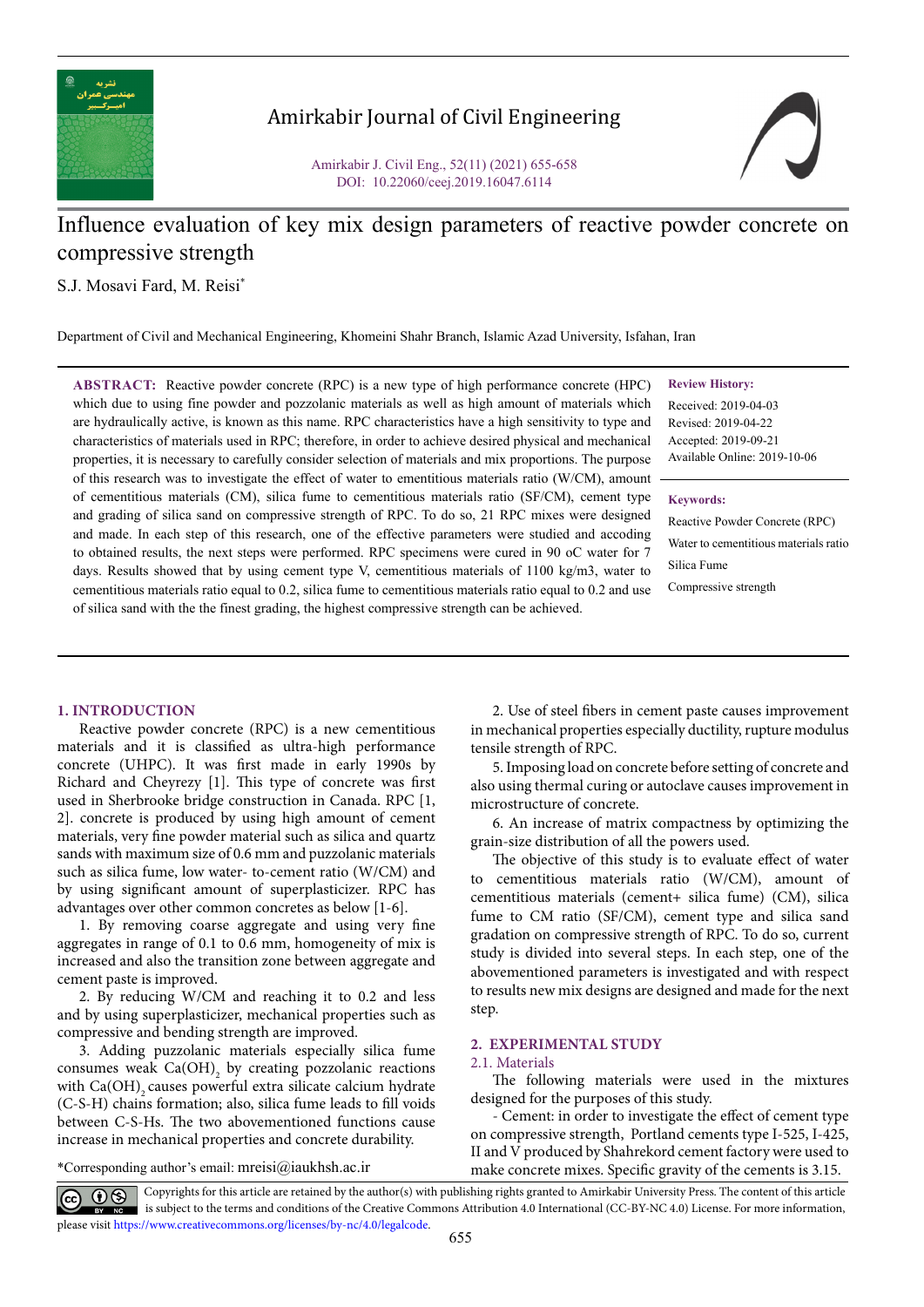- Silica Fume: silica fume produced by Azna ferrosilicon factory is used. The silica fume has Amorphous silica  $(SiO_2)$ more than 90%, which is very useful for pozzolanic reactions. Used silica fume has particles size smaller than 1 micron, specific weight of 2.2 and specific surface of 15-20 m<sup>2</sup>/gr.

- Superpasticizer: Structuro 335 superplasticiser based on carboxylic ether polymer with a specific gravity of 1·08, obtained from FOSROC Company

- Silica Sand: To investigate silica sand gradation on RPC compressive strength, silica sand from Chiruk company with 4 gradation types is used in this research.

2.2. Mix Designs

In the current research, to evaluate effect of key mix design parameters of RPC on compressive strength, 21 RPC concrete mixes including 3 W/CM (0.17, 0.2 and 0.23), 5 amounts of CM (900, 1000, 1200, 1300, 1400 and 1500 kg/ m3 ), 4 SF/CM (10%, 15%, 20%, 25%), 4 cement types (I-425, 1-525, II and V) and 4 silica sand, were designed and made. Mixture proportioning of all mixes are presented in Table 1. Workability is considered as an important parameter of RPC concrete. In RPC concrete, due to high speed of losing workability, an appropriate slump flow should be used when casting. In this research, to compare mix designs, the amount of superplasticizer of all mix designs was set such that spread diameter in small slump flow test becomes equal to 200±10 mm.

#### 2.3. Specimens Preparation

Using mixer with high circulation speed in RPC concrete causes improvement in quality of concrete. In current research, to make concrete specimens, a special mixer with maximum circulation speed of 360 rpm is used. To make concrete mixes, mix method is considered as following: 1) All superplasticizers are added to water and mixed together; 3). All dry materials (cement, silica fume and silica sand) are poured into mixer respectively and mixed with speed of 120 rpm for 2 minutes; 3) All of water and superplasticizer are added to mixer and mixed with speed of 240 rpm for 2 minutes; 4) Mixer is turned off for 10 seconds and then, operation is continued with speed of 360 rpm for 4 minutes; 5) Then, slump flow test of made concrete is performed and in case of reaching to desired slump flow, casting is performed, otherwise, the tested concrete is re-made by changing amount of superplasticizer to supply the slump flow. Specimens made from each of concrete mix were cured in 90 $\,^{\circ}$ C water for 7 days.

#### **3. RESULTS**

As mentioned in previous section, in each step of the current study, one of the parameters was investigated and based on obtained results, next step was performed. Mix1 to Mix12, Mix.13 to Mix.15, Mix.16 to Mix.18 and Mix.19 to Mix.21 were made to study effect of W/CM and CM, cement type, SF/CM and silica sand gradation on compressive strength of RPC, respectively. Based on the obtained results, the following conclusions were made:

1. Obtained compressive strengths of Mix.1 to Mix.12 show that the highest compressive strength is related to a concrete mix in which W/CM=0.2 and CM=1100 kg/m<sup>3</sup> (Mix.6). Also, use of W/CM lower than 0.2 causes decrease

Table 1. Mixture proportioning of RPC mixes **Table 1. Mixture proportioning of RPC mixes**

| Mix. No. | W/C<br>М | Amount of used Materials |           |       |      |       |        |
|----------|----------|--------------------------|-----------|-------|------|-------|--------|
|          |          | $(kg/m^3)$               |           |       |      |       | $f_c'$ |
|          |          | C                        | <b>SF</b> | W     | S    | SP    |        |
| Mix.1    | 0.17     | 960                      | 240       | 217.5 | 800  | 72.0  | 108    |
| Mix.2    | 0.17     | 1040                     | 260       | 195   | 682  | 65.0  | 110.5  |
| Mix.3    | 0.17     | 1120                     | 280       | 215.6 | 568  | 56.0  | 120.0  |
| Mix.4    | 0.17     | 1200                     | 300       | 237.0 | 460  | 45.0  | 129.0  |
| Mix.5    | 0.20     | 800                      | 200       | 178.5 | 1055 | 53.75 | 118.0  |
| Mix.6    | 0.20     | 880                      | 220       | 206.0 | 940  | 35.0  | 132.0  |
| Mix.7    | 0.20     | 960                      | 240       | 230.4 | 820  | 24.0  | 127.0  |
| Mix.8    | 0.20     | 1040                     | 260       | 249.6 | 673  | 26.0  | 124.0  |
| Mix.9    | 0.23     | 720                      | 180       | 190.0 | 1138 | 42.5  | 103.0  |
| Mix.10   | 0.23     | 800                      | 200       | 219.0 | 1025 | 27.5  | 105.5  |
| Mix.11   | 0.23     | 880                      | 220       | 245.0 | 881  | 20.0  | 116.0  |
| Mix.12   | 0.23     | 960                      | 240       | 269.0 | 742  | 17.5  | 113.0  |
| Mix.13   | 0.20     | 880                      | 220       | 206.0 | 940  | 43.75 | 111    |
| Mix14    | 0.20     | 880                      | 220       | 206.0 | 940  | 38.75 | 119    |
| Mix.15   | 0.20     | 880                      | 220       | 206.0 | 940  | 36.0  | 104    |
| Mix.16   | 0.2      | 990                      | 110       | 204   | 940  | 40.0  | 111    |
| Mix.17   | 0.2      | 935                      | 165       | 205   | 940  | 37.5  | 120    |
| Mix.18   | 0.2      | 825                      | 275       | 204   | 940  | 40.0  | 130.5  |
| Mix.19   | 0.20     | 880                      | 220       | 207.2 | 940  | 32.0  | 125.0  |
| Mix.20   | 0.20     | 880                      | 220       | 207.9 | 940  | 30.3  | 120.5  |
| Mix.21   | 0.20     | 880                      | 220       | 208.5 | 940  | 28.75 | 114.0  |

in concrete compressive strength, since in this state there is not enough water available for hydration of cement particles; also, pozzolanic reactions are not completely done due to lack of water. Also, with increase in W/CM from 0.2 to 0.23, RPC concrete compressive strength is decreased, which is due to the reason that basically the amount of water in concrete is needed to the extent that it can hydrate cement particles and overuse of this amount is harmful for concrete and has negative impact on concrete properties including compressive strength.

2. Mix.6, Mix.13, Mix.14 and Mix.15 have the same mix design property (W/CM=0.2, SF/CM=0.2 and CM=1100 kg/ m3 ); but cement type of the mixes are V, I-525, I-425 and II. The results indicate that the highest compressive strength and the lowest amount of superplasticizer dosage is related to a mix design in which Portland cement type V is used.

3. Regarding that silica fume is a proper pozzolanic material to increase RPC concrete compressive strength, in performed curing conditions in this research, that is, 7 days curing in 90 $\,^{\circ}$ C water, the highest compressive strength is related to a mix design in which silica fume is replaced for 20 percent of cementitious materials (SF/CM=20%), since 20 percent of silica fume in cement hydration can has the highest impact on decrease in weak Calcium hydroxide  $(Ca(OH)_2)$ and increase in formation of C-S-H crystals.

4. Mix.6, Mix.19, Mix.20 and Mix.21 have the same mix design property (W/CM=0.2, SF/CM=0.2 and CM=1100 kg/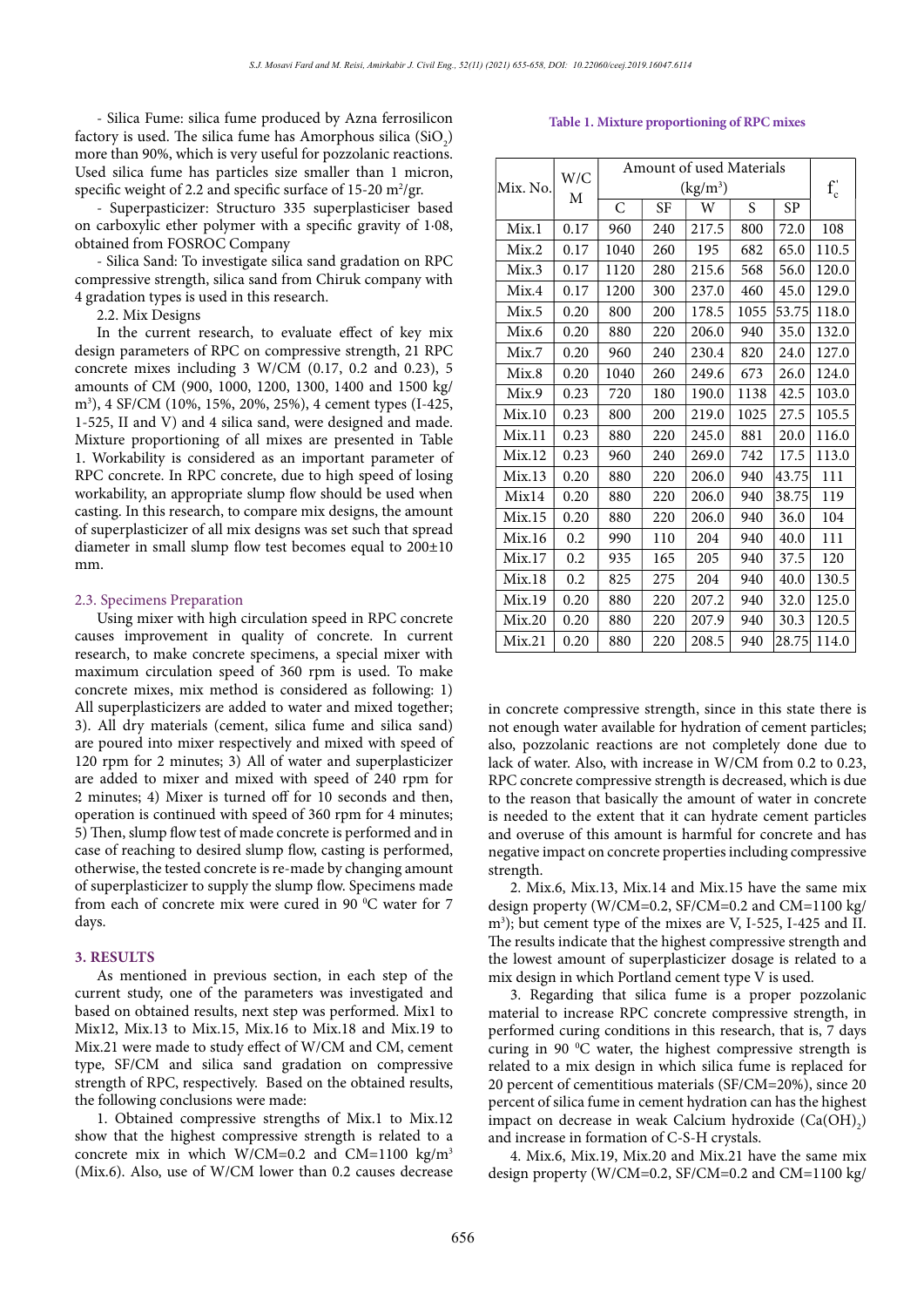m3 ); but silica sand gradation of the mixes are different. The results presented in Table 1 show that silica sand gradation have significant effect on RPC compressive strength. The highest RPC compressive strength is related to a mix design in which the finest gradation is used. In concrete with very high strength, the finer aggregates are, the stronger transition zone between cement paste and aggregate become and therefore, compressive strength is increased. Also, when aggregates become finer, aggregates specific surface are increased and hence, the amount of super plasticizer use is increased to supply desired workability.

# **REFERENCES**

[1] P. Richard, M. Cheyrezy, Composition of reactive powder concretes, Cement and concrete research, 25(7) (1995) 1501- 1511.

- [2] P.-C. Aïtcin, R.J. Flatt, Science and technology of concrete admixtures, Woodhead Publishing, 2015.
- [3] S. Aydin, H. Yazici, M.Y. Yardimci, H. Yiğiter, Effect of Aggregate Type on Mechanical Properties of Reactive Powder Concrete, ACI Materials Journal, 107(5) (2010).
- [4] A. Cwirzen, V. Penttala, C. Vornanen, Reactive powder based concretes: Mechanical properties, durability and hybrid use with OPC, Cement and Concrete Research, 38(10) (2008) 1217-1226.
- [5] M. Ipek, K. Yilmaz, M. Sümer, M. Saribiyik, Effect of pre-setting pressure applied to mechanical behaviours of reactive powder concrete during setting phase, Construction and Building Materials, 25(1) (2011) 61-68.
- [6] D. Mostofinejad, M.R. Nikoo, S.A. Hosseini, Determination of optimized mix design and curing conditions of reactive powder concrete (RPC), Construction and Building Materials, 123 (2016) 754-767.

#### **HOW TO CITE THIS ARTICLE**

*S.J. Mosavi Fard, M. Reisi, Influence evaluation of key mix design parameters of reactive powder concrete on compressive strength, Amirkabir J. Civil Eng., 52(11) (2021) 655-658.*

**DOI:** 10.22060/ceej.2019.16047.6114